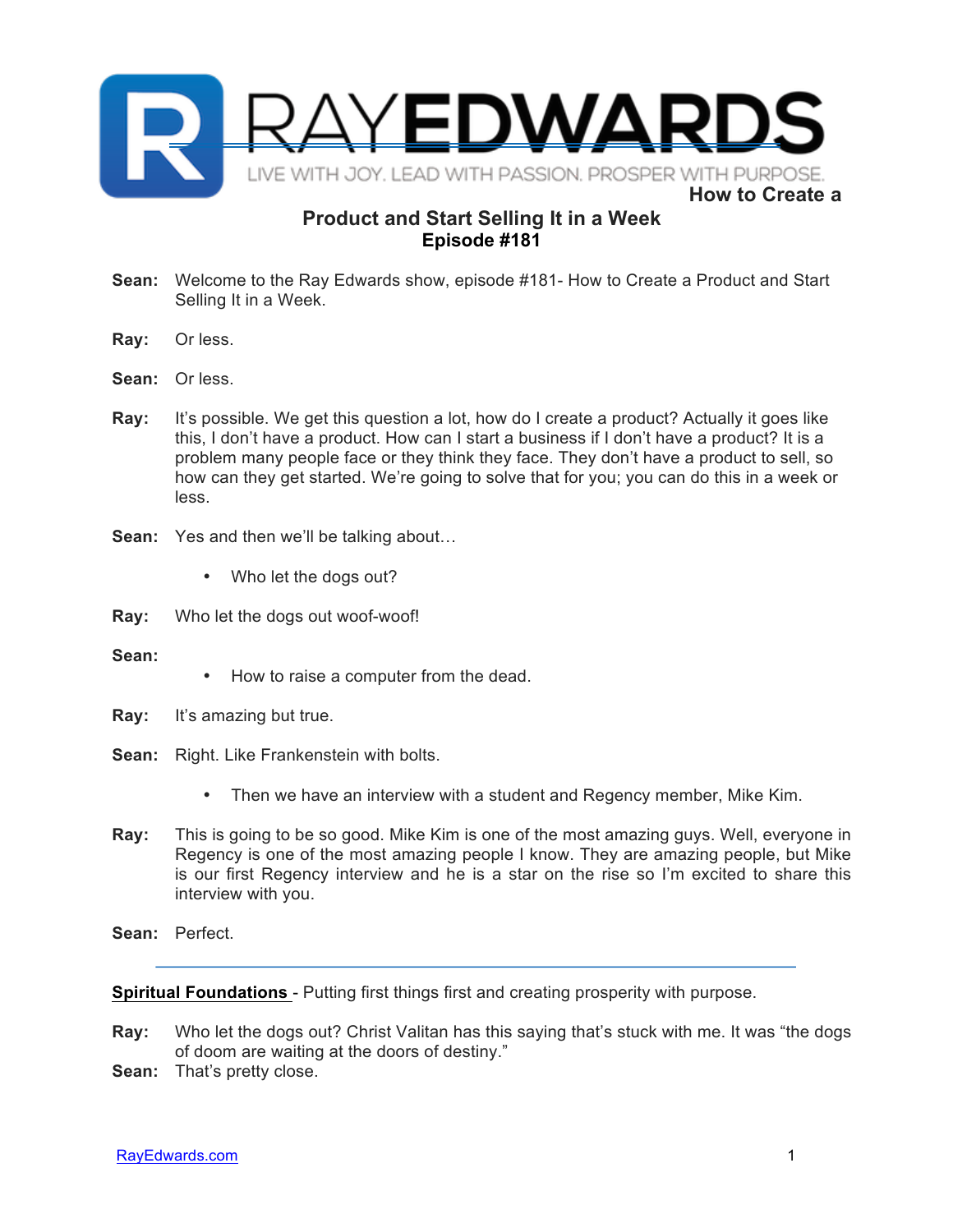- **Ray:** I never knew exactly what it meant but it sounded cool, like something they would say in Mortal Kombat.
- **Sean:** He could be pretty poetic in that sense.
- **Ray:** Yes and I think it's true. I think the dogs of doom do stand at the doors of destiny, only I think the doors of destiny are your lips and the dogs of doom are the stuff that you let out of your lips, the things that you say. There's the answer to the question, you my friend, let the dogs out.

What I'm talking about is that most of us know our mouths can get us into trouble, but what we don't often realize is just how much trouble it can get us into, how powerful the things that we say actually are and what kind of influence it can have on our lives. You've heard me talk about this before, the power of speech is enormous; it has more impact than people give it credit for. It is, I think really, beyond our comprehension and the reason I believe this is it's part of how we're created in the image of God. I don't know why God decided that the power of speech is this powerful force.

I would say the most powerful force in the known universe and the reason I would say that is, He spoke the universe into existence. Let there be and there was which, as a sidebar, it's always amusing to me to talk to people who are "scientists" who say, God didn't create the universe it originated in the Big Bang. I enjoy those discussions. Okay, so you're saying there was nothing and then suddenly there was everything. Yes. Sounds like God to me, unless you have a better hypothesis. And they don't.

So He spoke the universe into existence. The word made flesh is Jesus, God in the flesh. And Jesus spoke to demons, He spoke to diseases, He spoke things in and out of existence; wine for instance. The point I'm trying to make is that the words we speak are enormously powerful.

Our friend, Paul Bievans, tells this story when he speaks and I told him I was going to appropriate this, but I always give him credit. He teaches people how to speak and if you didn't hear the episode where we interviewed him it was last week's episode #180. It's a great interview.

He does this thing where he'll pick the biggest burliest guy in the room where he's speaking, someone that's 6'4", 250 lbs. and he'll say hey, would you bring me a pen. Always, the person complies, gets up and brings him a pen and he goes back to sit down. Then Paul will say, I just controlled a 6'4" 250 lb. man with my words. Paul is 5'5 1/2" talk so it's a real contrast and his point is, our words are powerful they can shape reality and that's a very pragmatic example, but it goes far beyond that.

My proposal to you is a question… what if you could change your life by changing how you talk about it? For many of us, especially those of us who think of ourselves as rationalists, that sounds like a lot of positive thinking mumbo jumbo. If you just talk about your life in wonderful terms, it'll become wonderful because I'm good enough and smart enough, and people like me. Well, it turns out those guys are right, in a way.

When we speak out loud, our own voice and this may be a hard concept for you to grasp, but your own voice is your favorite voice. It's the one you like to hear the most. It's the one you believe the most. Not only is it on a conscious level it's on a subconscious level. If you constantly are sending your brain messages like, why do I always screw this up?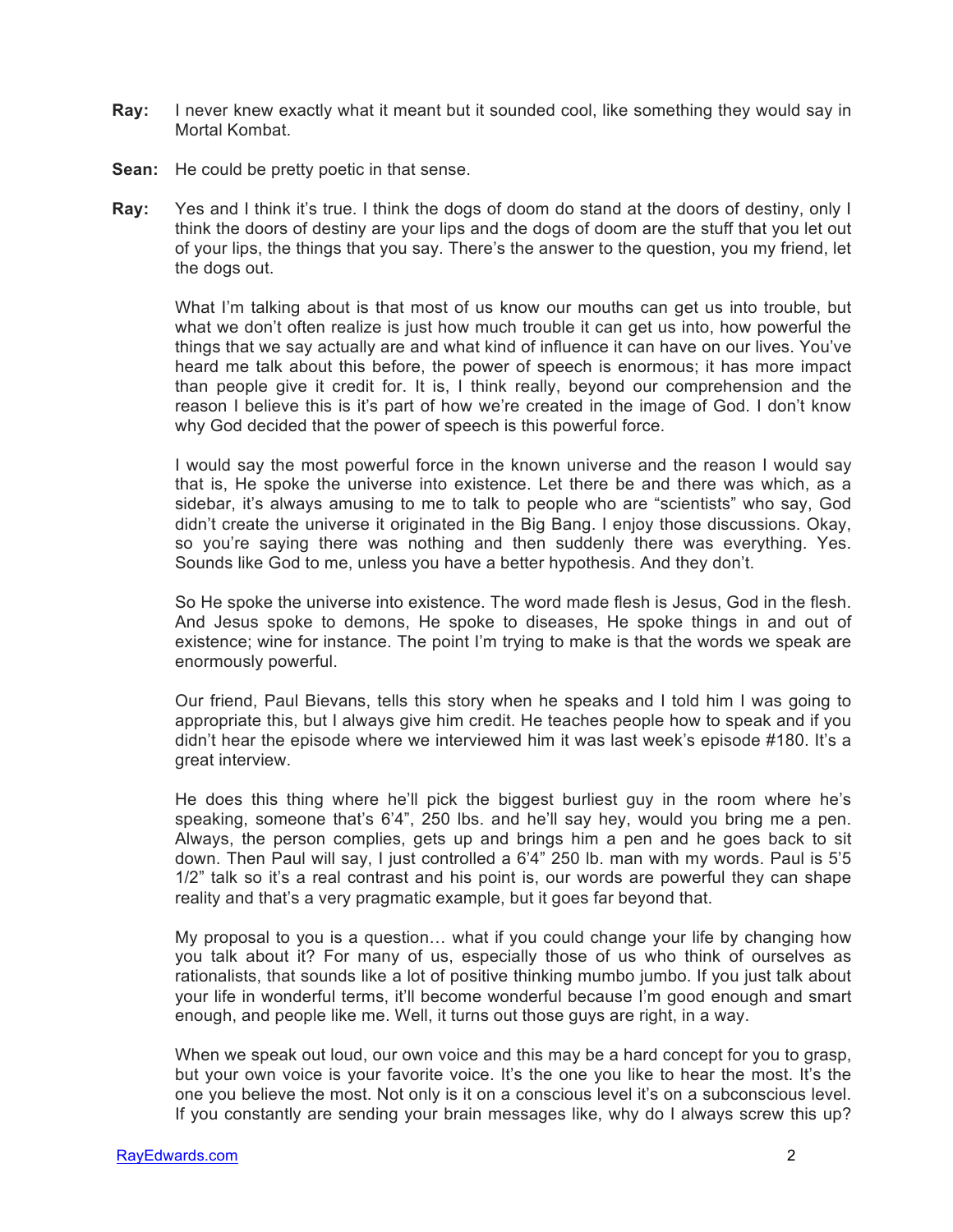Why am I so stupid? You might think you're just speaking rhetorically but the internal and deepest part of your brain is listening and saying oh, so we're stupid. We're always screwing things up, I should probably comply with the instructions from the main computer.

That's a crude example, but it holds true. The latest neuroscience demonstrates that when we speak in certain ways they can scan your brain. They can put your brain in a functional MRI machine and show the areas of the brain that light up when you speak positively and negatively, when you're shown positive imagery and negative imagery and different areas of your brain light up. What I'm trying to convey to you is that actual physical neurological changes take place based on what you say and think about.

It goes further than this. It's even more amazing than this. Speech has the power to change the environment, both your internal and external environment. We've just been talking about your internal environment and how you talk. I want to dive deeper into that for just a moment.

When you interpret other people's behavior in a way that is personal and negatively directed towards you. That changes the relationship you have with that person. It changes the way you feel about them. It changes the way you speak to them. It changes the way you look at them. You can feel it. Sean and I, if you don't mind my getting a little personal, we live in a close physical proximity to one another and sometimes, if I'm not at my peak performance level, you might make a comment to me and I might take it personally. Can you ever tell?

- **Sean:** Yes.
- **Ray:** How? I often don't say something nasty like, like how dare you say something like that to me, so how can you tell?
- **Sean:** It's just the vibe you put off, man.
- **Ray:** Exactly. I believe there's a spiritual element to it and for those of you for whom that's a turn off, I also believe there are physical cues we get, we maybe even receive them subconsciously and we just know, the tone of voice, pattern of breathing, the expression on the face, all tells me that even though the words are nice, the thing that's empowering them is not so nice, so it affects the atmosphere internally and externally.

You can change a whole room or even an entire culture based on the way you speak, what you talk about, how you say it and some areas of speech that I would recommend you consider avoiding are cynicism, sarcasm, humor that costs somebody else something. These things may seem harmless and you may think, oh we can take it, we're adults, we know we're joking. Externally you know you're joking, but deep inside in your secret heart I'm not so sure we do know we're joking and maybe we're even not.

I'll go a little further and get a little weirder. I believe that whenever we speak we are empowering something. We're empowering something on a spiritual level. We speak words and it has an effect on the spiritual atmosphere that we all move in and live in, we can't escape from it. We're like fish in water we're in a spiritual environment, it surrounds us and binds us together. When we speak it affects that environment.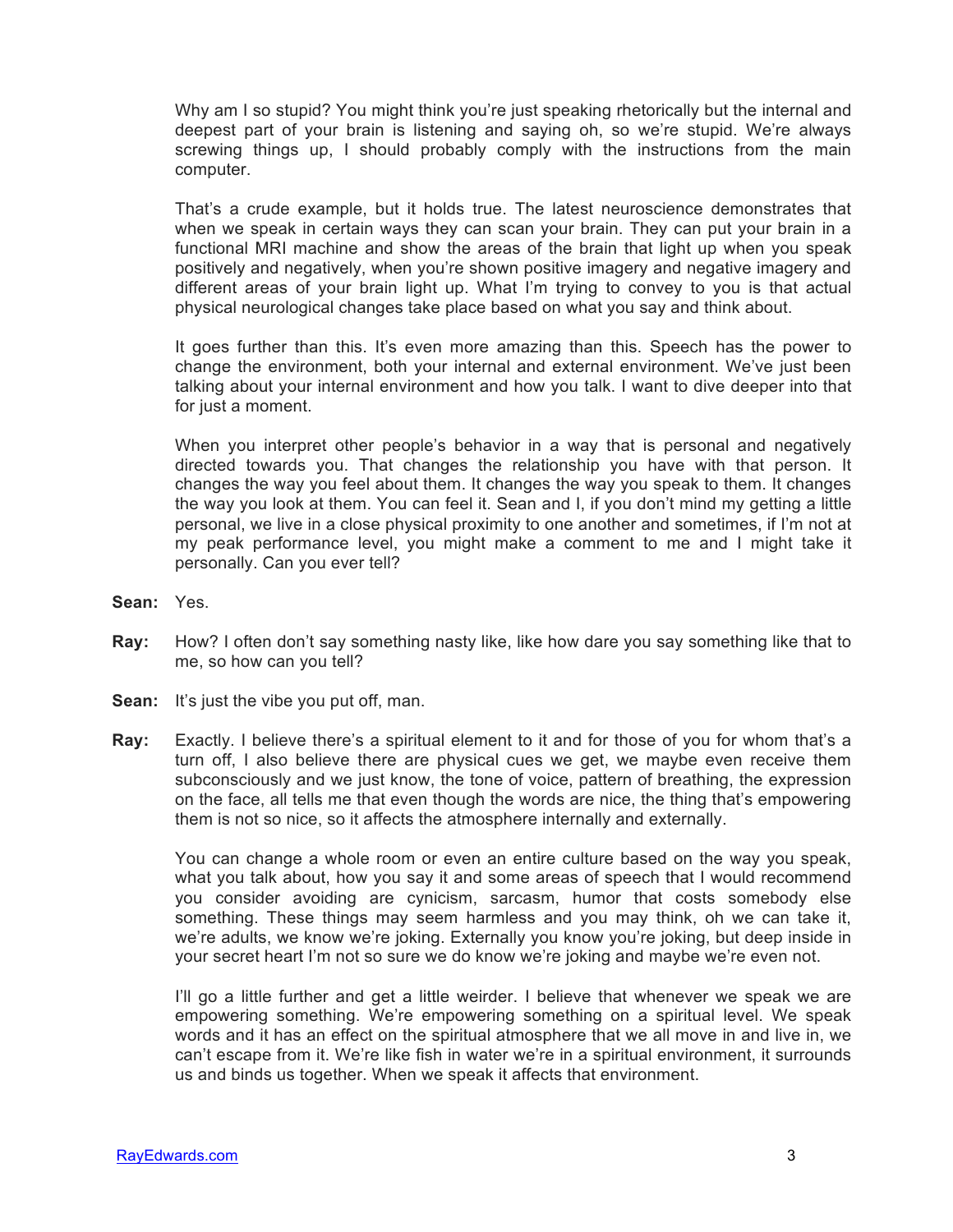We're empowering something and if you want to think of it in polarities we're either empowering something positive or we're empowering something negative. I have a proposal for you, an experiment I'd like you to perform with me called… **the 10 day TV (transformational vocabulary) experiment.**

I need to give credit where credit is due. That terminology is something I picked up from Tony Robbins at some point in the past, but it's powerful. Transformational vocabulary is choosing words that transform you and the people around you and it can be subtle. I heard Michael Hyatt talking recently about how he was traveling to a speaking engagement on the west coast and he was talking to someone on the phone before he left and he said oh, I've got to go to San Diego this week.

He realized that's the wrong language, I get to go to San Diego this week, not I have to go to San Diego I get to. I have the privilege of doing something that other people would kill to do to speak at an event that I would like to speak at, doing something I love and getting paid real money to do it. So just that subtle shift in language can change your internal state the way you feel about things.

If you're somebody who, the slightest little personal provocation results in you saying, that person just made me furious. It just infuriates me. That's going to give you a different feeling than if you say, you know, when she does that it peeves me a little. It leaves me a little tinkled off. It's silly, but it's a different feeling you engage in.

Here's the TV experiment, the transformational vocabulary challenge… for **10** days there are five things I'd like you to consider doing.

1. Don't say anything negative for 10 days.

That's simple right. Don't even say anything in jest, especially not in jest because when you're joking there's something tricky going on. You might say something funny and it anesthetizes the person so you can poke the needle in and inject the negativity into to them and they don't even realize it happened, because you numbed them up before you shot them with it.

- 2. Don't say anything that assumes the worst about a situation, person, place or thing for 10 days.
- 3. Don't use any scary what-ifs for 10 days.

What if the product launch doesn't go well? What if the person I'm going to meet doesn't like me? What if the plane crashes? What if the car has a flat tire?

We do this to ourselves all the time.

4. In place of anything negative you might have said, say something positive.

You could do positive what-ifs.

What if this is the most enjoyable vacation we've ever had? What if this is the most successful product launch we've ever had?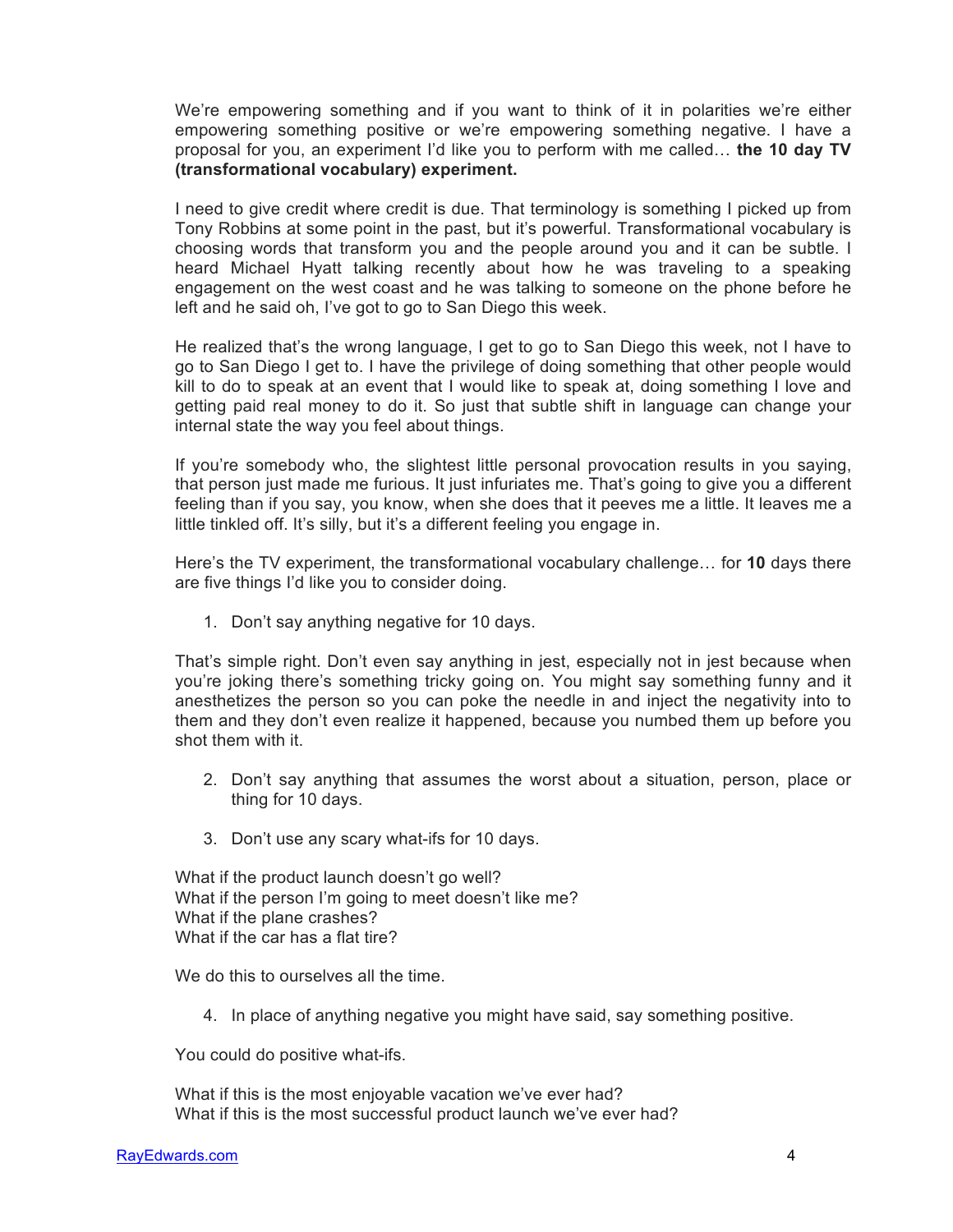What if the person I'm going to make that big request of says yes, and they're enthusiastic about it?

5. If you slip up, start over.

So if you make it to day 4 and you slip and say something negative, dial the counter back to day one and start over.

I propose to you that if you do this it will change your experience of life. It'll change the people around you. It'll change the atmosphere in the organization you operate within. If you think that just being optimistic and positive is unrealistic and Pollyannaish, there are numerous studies that prove that optimists accomplish more and are happier than pessimists. So I don't know if pessimists are more realistic or not, I just know they don't accomplish as much and they aren't happy. So I'm not sure what advantage pessimism gives you.

Here's the bonus round if you really want to play for the gold. Make a list of every area in your life that needs work where you think you've allowed negative speaking or negative thinking or thought patterns to slip in and start effecting your life and write out the opposite. Write out a positive sentence about that area and say that out loud several times a day. There's an old affirmation that many people know that goes like this… '*Every day in every way I'm getting better and better.'*

It's not a bad affirmation. A lot of people like to make fun of affirmations, but as you can tell I'm a big believer in the power of speaking things out, so that would be a good one to start with. So give it a try. Try the transformational vocabulary 10 day challenge and see for yourself if it doesn't just change the experience of your life.

## **Tip of the Week**

**Sean:** Doing the tip of the week.

**Ray:** I want to say something funny but can't think of anything. How to resurrect your computer. That's a little bit of a tease lead-in and isn't as dramatic as it sounds, but it's very handy.

Have you ever done a webinar or have been doing a screen cast or watching or recording a webinar, something where you wanted your computer to stay alive and it just went to sleep in the middle of the thing? Is it annoying when that happens?

- **Sean:** Absolutely.
- **Ray:** Well, what you should do is give your computer some caffeine. I don't mean to pour coffee in your computer.
- **Sean:** Is that bad for it?
- **Ray:** It's bad for it. It does not have good results.
- **Sean:** That would explain a few things.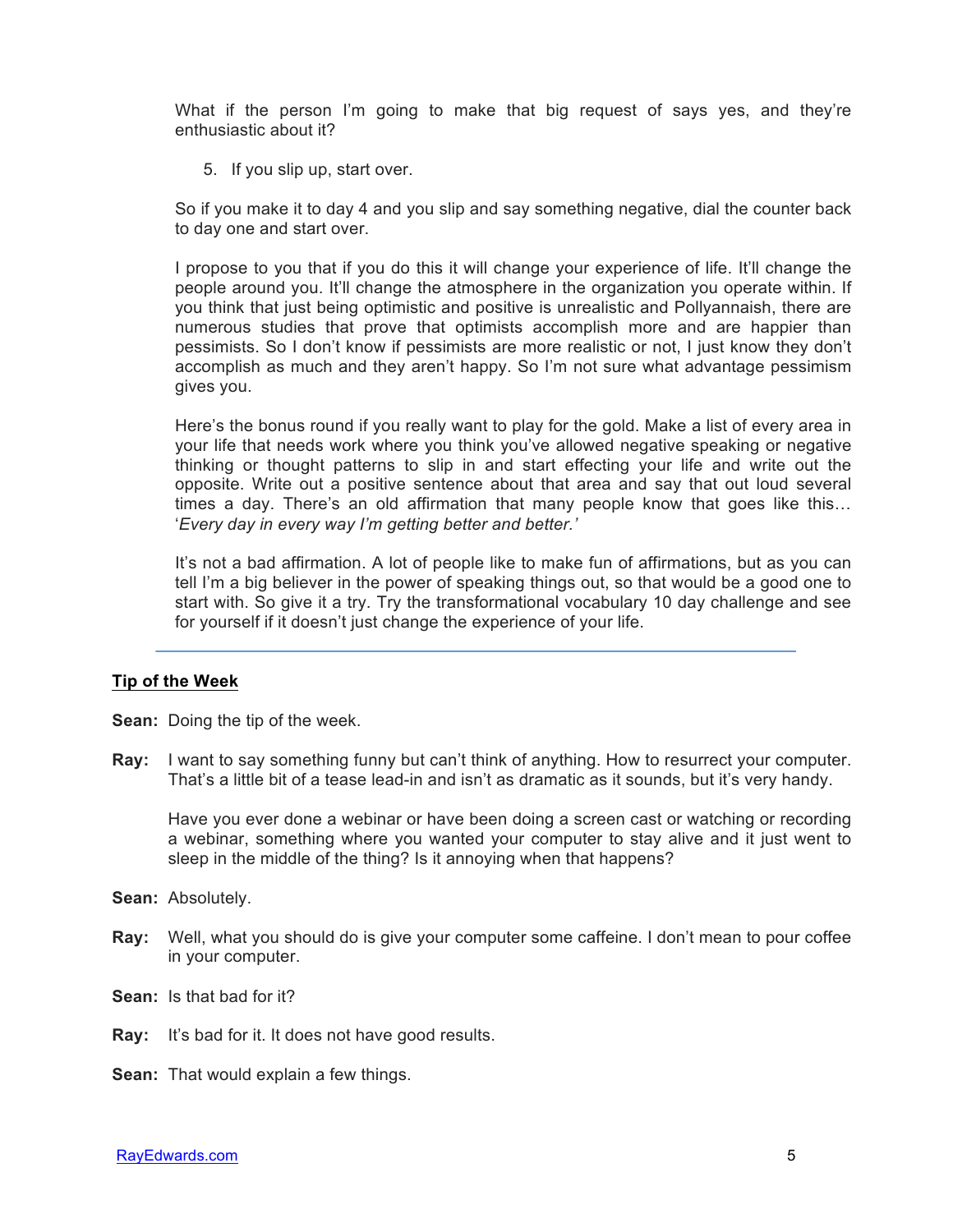**Ray:** There's a little app you can get if you have a Mac, as you should. If you don't have a Mac I don't know how to help you. There's a little app you can get for free called **Caffeine**. It sits right up in your menu bar at the top of the screen and it looks like a coffee cup. If you click on it there's no coffee in it but if you click on it again it's filled with coffee and streams of steam are coming up out of it which means the coffee is brewing and your computer is then operating under the influence of caffeine, so it keeps running and running fast and it doesn't go to sleep.

**Sean:** Nice.

**Ray:** It's pretty handy. You can find Caffeine in the app store and as I said it's free. It's one of my favorite and most used apps. I'm using it right now as we record this podcast. This is one of the problems I used to have when I did podcasts, because I would get talking and I don't know if you've noticed but sometimes I can talk for a while.

**Sean:** What!?

- **Ray:** Yeah, it's true.
- **Sean:** Wow.
- **Ray:** Sometimes my computer would just go to sleep and I'd be like, ah.

**Sean:** That says something when you start talking so much and you put your computer to sleep.

**Ray:** I'm going to try not to take that personally. I think I have to start my 10-day challenge over again now. Caffeine, free app. Try it, you will like it.

## **Feature Presentation**

- **Sean:** Okay here we go, to the meat and potatoes of the podcast with sautéed mushrooms.
- **Ray:** Do they have garlic on them?
- **Sean:** Oh yeah, you know it.
- **Ray:** Butter?
- **Sean:** Yeah, garlic butter.
- **Ray:** And a little salt.
- **Sean:** A glass of wine.
- **Ray:** I am so ready to go eat right now.
- **Sean:** How to create a product and start selling it in a week.
- **Ray:** This is an area, as I said earlier in the show, we get a question or statement about this from customers, clients and students all the time, it's a constant thing. Every time we do a Q&A session or present a new product, do we or do we not get the question, I don't

RayEdwards.com 6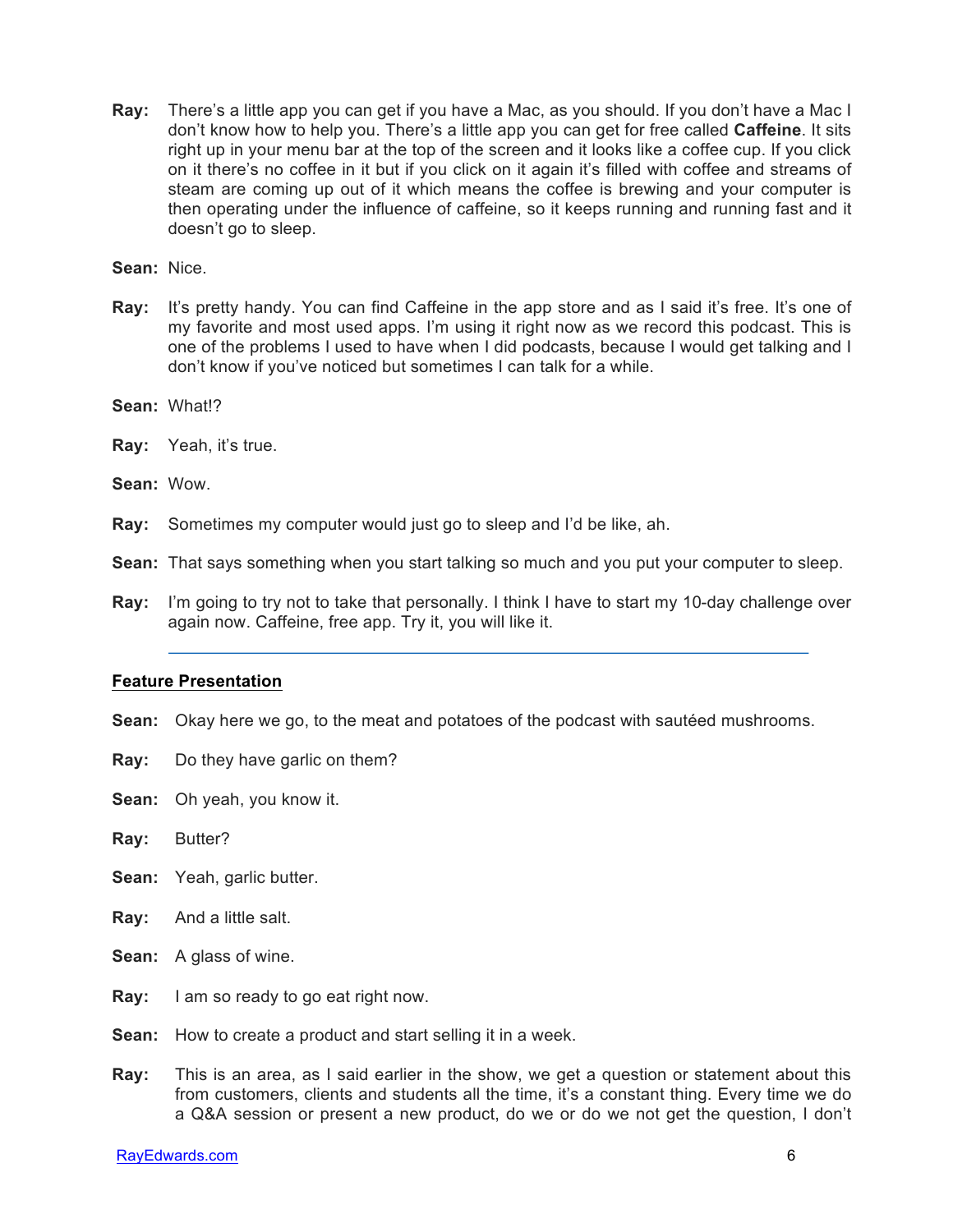have a product what do I do? We do, it's just a common question so this is what you do. You dispense with the idea that getting a product is a hard thing. It's not that difficult. You can create a product and start selling it within a week. You can actually do it in less time, but I thought a week would scare you less.

I'll explain to you the 5 steps you need to undertake in order to create and start selling your product in a week or less.

1. You need to find a need, one that hurts.

I'm going to be circumspect here because this is an actual thing that's happening right now and I don't want to give this idea away to another developer so they can trump my friend, Robert Plank. Robert Plank noticed that I was on Facebook and I made a post about something I was looking for, a particular function for WordPress. I mentioned I couldn't find it anywhere and asked if anyone knew where to find one, something that will do what I want it to do. I received a private message from him later that had a screenshot of something like what I wanted.

I looked it over and realized that Robert was giving me an IQ test, that I'm supposed to figure everything out from the picture, but finally I sent him a message back and said, what is that and where can I get it? He said I'm working on it, what other features would you like? Turns out, he thought it was a great idea that he could use as well and we discussed the fact that it reminded us of a time that we were in a mastermind group together and someone came up with an idea for a plug-in for WordPress so Robert whipped it up, created it and he sold thousands of copies of it for \$27 a shot.

He's developing this plug-in that does the things that I want it to do and he wants it for his own use. He's going to sell it and I think that's fantastic which leads to the second point.

2. Create the prototype fast.

He didn't spend a lot of time doing research. He didn't take days, weeks or months. He didn't talk about it for months. I know people, you probably do too, who I talked to a year ago that said I'm working on this product. I talked to them recently and they said I'm still working on that product yet they've made no progress.

- **Sean:** I was going to say, either it's a phenomenal detailed product...
- **Ray:** Probably not what's going on. So you make a prototype fast, good enough. You just make it good enough, minimum viable product is a term that gets thrown around a lot these days out of the lean startup movement. I like the term. It's used so much I think a lot of people don't really understand what it means. It doesn't mean that you are making the minimum viable product that you can get away with and that's what you're going to sell from now on. It means, get something out there and start getting users, feedback and then you can improve it as you go.

Robert has already created a minimum viable product and we started having discussions, which leads to step three.

3. Get feedback and reiterate.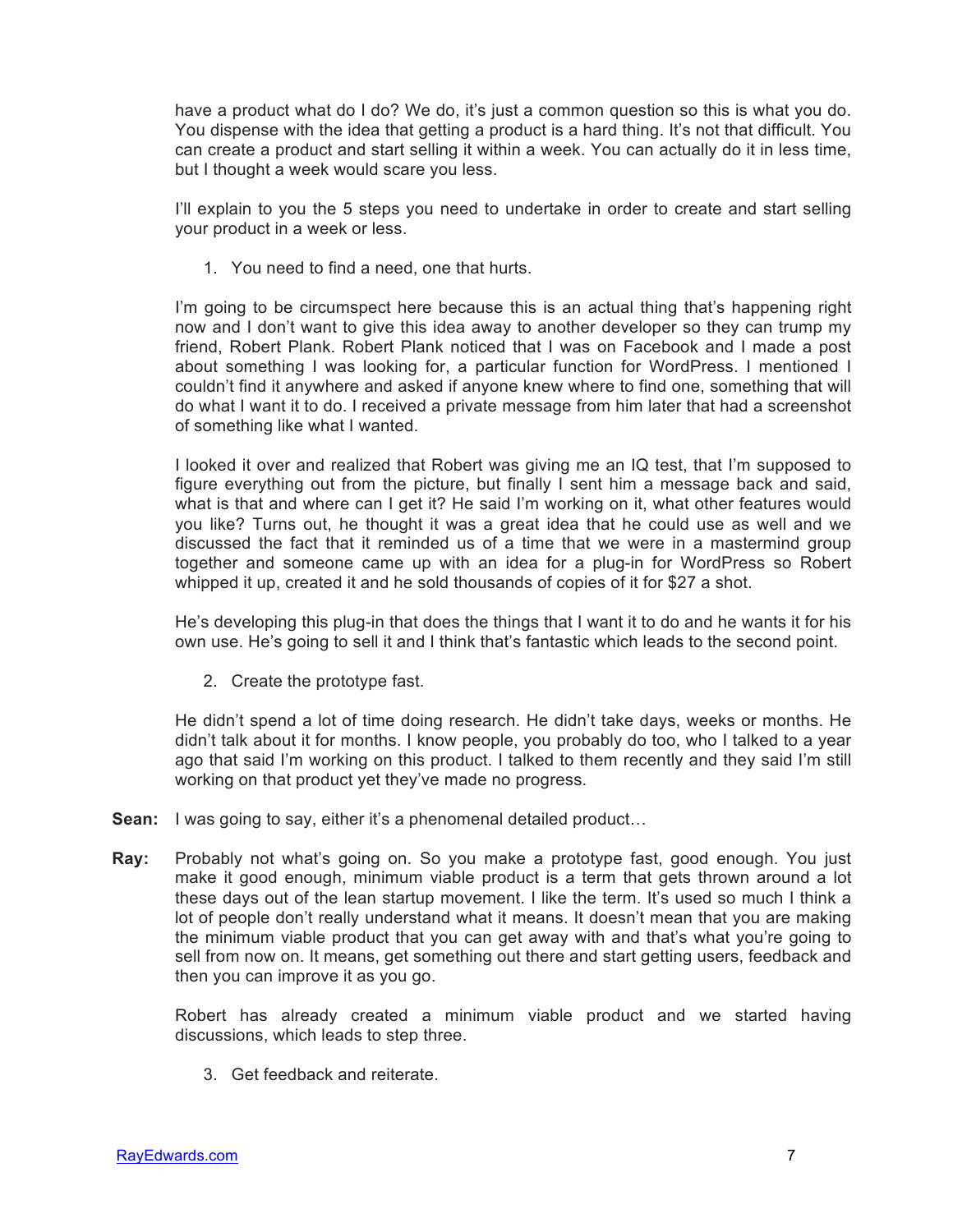So Robert and I have been going back and forth on Facebook and I was thinking about this idea and I sent him a message and said, 'you know, if I was really just dream storming, this is what I would do. I would have it have the following functions. It would have this, this and this.' Then I said, 'am I asking for too much?' He said, nope, that's what I was hinting at when I mentioned this other thing the other day, but I don't want to go into too much detail because I don't want somebody to swoop in, copy the idea and run away with it.

He's adding those features as we speak. So he got feedback from me and he is now reiterating and improving, building out the product and flushing it out so we'll be able to use it, and others as well and that is quite a bit of awesome.

So we have number one, one that hurts, something you want and other people want, and often if you want it that's a good hint. Scratching your own itch is a good place to start. You find yourself saying, I wish there was a…

- **Sean:** You don't want to scratch someone else's itch that can get real awkward.
- **Ray:** Unless they ask and even then it can get real awkward.

So find a need that hurts or one that itches. We have two and three and we're now onto number four.

4. Put your product in the hands of users.

This actually deals with another question we get a lot. Can you guess what the question is, Sean?

- **Sean:** How do I get testimonials?
- **Ray:** Exactly. It's so easy. You just put your product in the hands of users and you get them to use it and then you get feedback from them again. You tell them, tell me what you like and don't like about it. What would you like improved? You don't do this until you have what you feel like is a good beta version of your product. We're talking about a little piece of software, a plugin for WordPress, but this could be a book, a membership site, a training system, a workshop, a series of video tutorials, this applies to anything. You don't have to be doing software to have alpha and beta testers.
	- Alpha testers are those who are testing and they know it's broken, it's buggy and maybe they can see the interface so they can see the outline of the book, but you haven't finished writing the book.
	- Beta is where you got something finished and it is buggy but they're willing to use it and help you find the rough spots.

So that's step four and in this case I'm going to be trying out this plugin very soon and seeing for myself how I like the way it works and if it has any conflicts with my theme and whether it does what I want it to and looks the way I want and so forth.

5. Get it to market.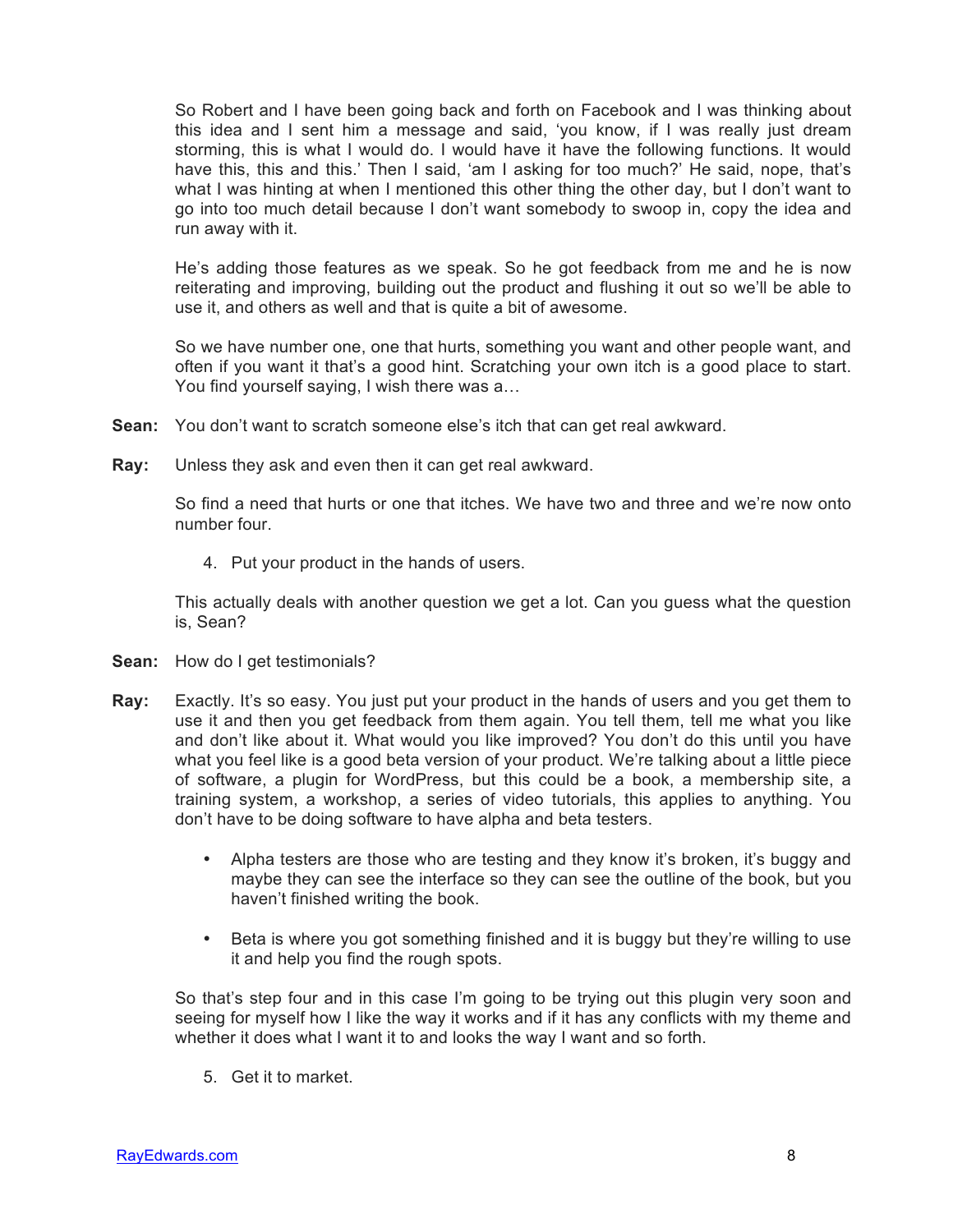If you wait until you get it perfect you will never get it out there. That's just the way it works. You need to make it good enough, and I'm not suggesting you release a piece of crap. I'm saying get it good enough that it's functional and it works well, and then you can improve it. The only way you're really going to be able to improve it is if you get it to market fast. It helps if you can get it in the hands of what Set Godin would call sneezers, people who, when they sneeze everybody gets infected.

It's a gross analogy as I think about it and see the look on your face.

- **Sean:** Yeah.
- **Ray:** Let's try again. Get it in the hands with a large circle of influence. Is that better?
- **Sean:** Yes.
- **Ray:** So if they like it then they will talk about it to their other influential friends, which is how you begin to spread the idea that your product is good around.
- **Sean:** But unfortunately, the image is already set in, so now whenever someone recommends something to me and I like it I'm going to think oh, I was just sneezed on.
- **Ray:** You're welcome. So that's how you create a product and start selling it in a week. You might say too, what are the practical steps if I'm not making a plugin Ray, what if it's a book I want to write, how do I do that in a week? We have a course called The Rapid Writing Method, which shows you how to do that.

The short version is, you can outline your book today, dictate the chapters tomorrow and have them transcribed the next day… By the way I'm using a new transcription service called Rev.com. They are super accurate and super-fast. I haven't given them anything yet that they haven't turned back in to me within a couple of hours. So you get it transcribed, then you edit it and then you have a book, which you can make into a PDF and you could sell it from your site or give it to beta testers on the third or fourth day. That's how you do it in a week or less.

So the five steps again are…

- 1. You need to find a need, one that hurts.
- 2. Create the prototype fast.
- 3. Get feedback and reiterate.
- 4. Put your product in the hands of users.
- 5. Get it to market.

That's the way you do it.

**Sean:** That's how it's done.

## **Interview**

**Ray:** It's time for the interview portion of the show. We're talking with one of our favorite people, Mr. Mike Kim. Mike, welcome to the show.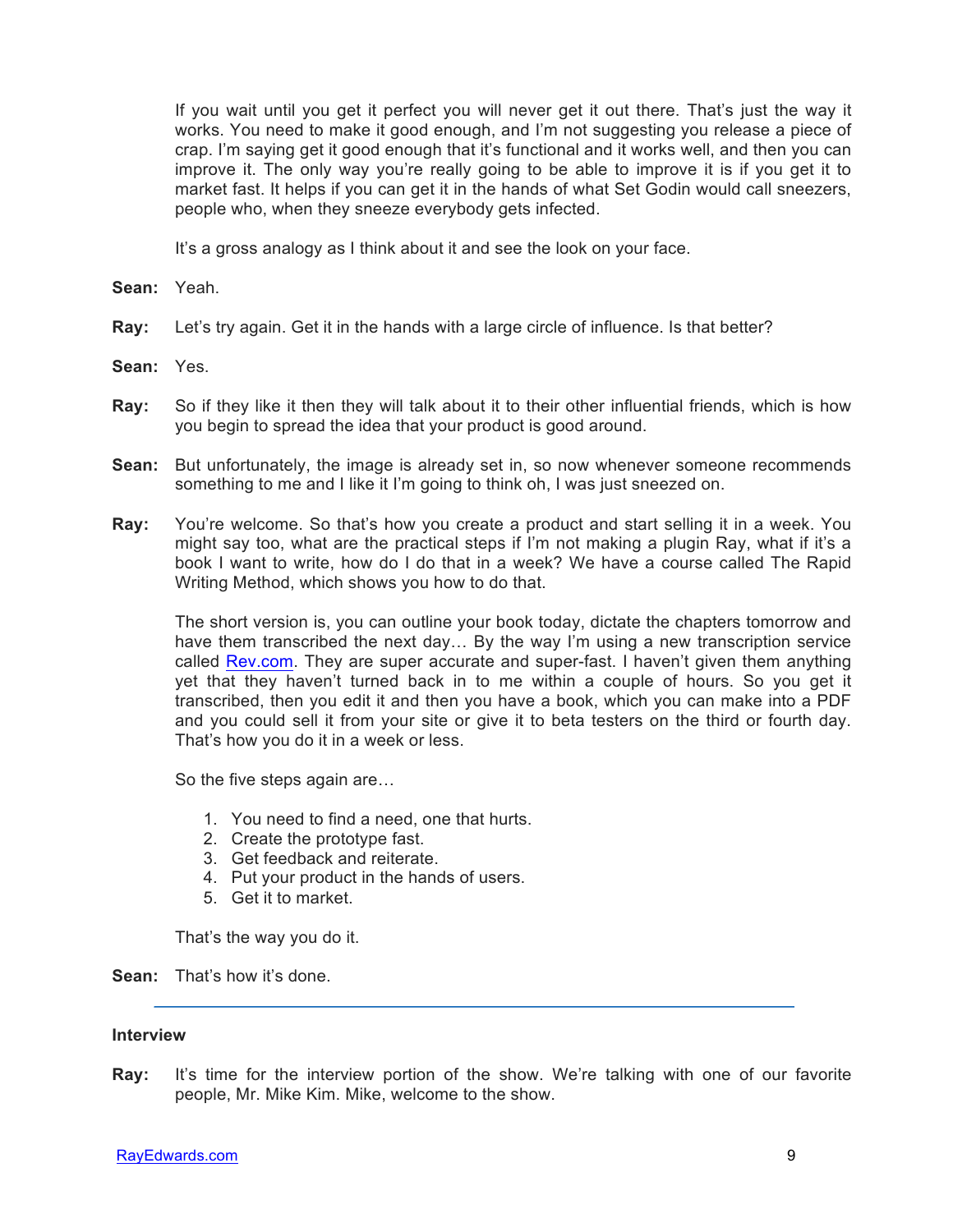- **Mike:** Ray, this is a huge honor. I've been a long time listener of your show and I tell everyone it's my favorite podcast. I can't live without it. I hope that's not too stalker-ish, but you probably get it all the time. That's what happens when you're a big star like yourself.
- **Ray:** I don't know if I'm a big star, but we never get tired of having people tell us they like us, I think we all have a need for that.
- **Mike:** You're definitely at the top of my list and I'm honored to be here.
- **Ray:** Thank you. I'm honored to have you. We met originally at the Platform Conference. We communicated a little before that via email and I've been knocked out by the change that's come over your life since that time, around a year and a half ago.
- **Mike:** Yeah, I think it was November 2014 when Michael ran that conference.
- **Ray:** Give, if you would, a little about where you've been, where you are now and where you think you're headed with your business. We're talking to people who are at different levels, but many folks listening maybe haven't started their business yet and they're wondering, can I do this? Should I do this? Is it safe? Tell us your story if you will.
- **Mike:** Sure. In November of 2014, when you and I met, I was already about a year and a half into a new job as the chief marketing officer of this company here in the New York, New Jersey region. It's a competitive market and I was working what you'd expect from a C Suite person, 60-80 hours a week normally. While I loved that it was still a very new thing for me, because actually my past was in vocational ministry.

I know many of the folks that you have tuned in right now, that's maybe where you are as well. I realized that I had this whole plethora of transferable skills we don't normally think of and I went through this career pivot. It was something God led us through, and I came out and by a set of occurrences and events that transpired that I can only say was God, I ended up shooting straight to the top with this company, but at the same time I was wrestling with… is this a spiritual thing, a secular job, where does it all blend in? I was struggling to find my identity.

When I came across what kind of work Michael was doing and what you were doing and I found you through him, I found what you were doing and what your background was and I saw so much alignment, I was like gosh, Ray is someone I really want to learn from. When I knew you would be at the conference I knew I had to meet you and connect.

When we met, at that time I had already started a blog on the side that was more an expression of what I was going through. Any preachers or worship leaders out there know, you miss having a platform from which to speak to people and that's what my blog became. I was learning from one of the best in the business through Michael and his army of super friends, of which you are one. Here we all meet at platform and my dream was asking… can I leave this great job that I'm in and start my own personal brand business and for three plus years I was building this business on the side. That's where I was when we met.

**Ray:** What was the moment where you decided to make the leap? Did you discuss it with your wife ahead of time? Tell us about it.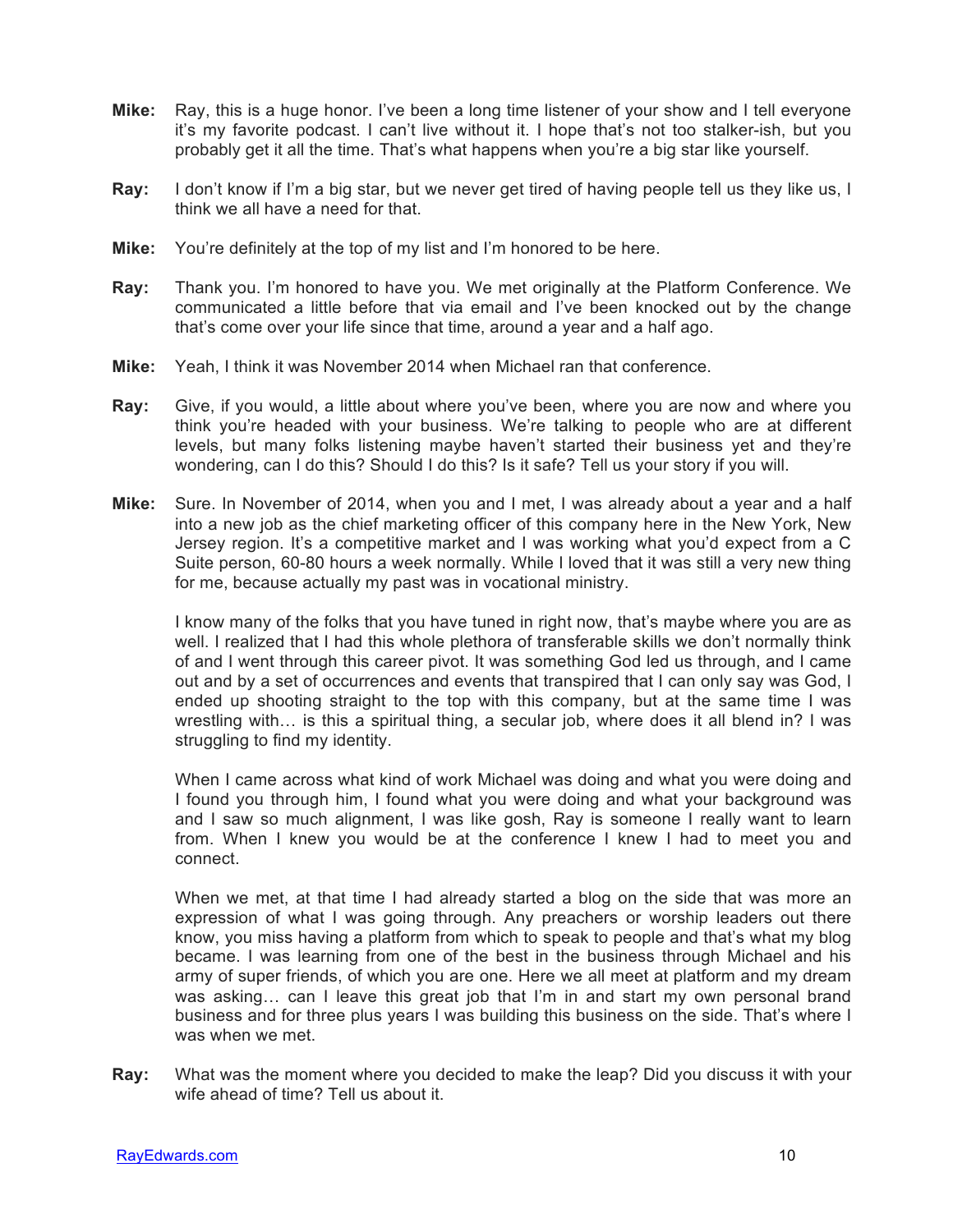**Mike:** Yes and no. I would love to say that there was a grand moment where the lights shown from Heaven upon me and told me to make the leap, but that's not what happened. I would say more that it was baby steps and if there was one thing I learned back in my ministry days it was that it's really important to take small islands of success, rather than looking to take the whole nation. Always take baby steps.

The one thing I can say in retrospect is that I was always trying to do something every day that moved the needle forward, and I know that's cliché, but I tried my best to do that. There were days when I'd break down in tears and I'm not a person that cries a lot. I'm the kind of guy where the only time I ever really cried in a movie was during Terminator 2 when Arnold is dropping into the flames at the end and has a thumbs up. I was in  $9<sup>th</sup>$  grade and had a sniffle.

This is the kind of guy I am, but when I went through this change it was really tough. It was so much to juggle and I like to say that God gave me grace for the pace. I talked it over with my wife and I was an island unto myself. She was involved in all this and was feeling the ups and downs that I was going through as well. There was one night I'll never forget where we were talking about stuff and where I was, because she could tell I was getting burned out. I was coming off the cusp of what we were doing in ministry and she said I wish you could just work a regular job and make \$100k a year.

That wasn't a mean comment, just something in passing she had said but when someone says that you don't forget. So something was really bothering her, which was the reflection of that and then it just got to me. I had a pity party for a while like, here I am at 33-34 with no idea where I'm going and if anyone listening has ever asked themselves this question, **what am I going to do with my life?** This is the worst question to ever ask and we all do it. So it was tough but the determination to say hold on, I know, and this isn't to demean the seasons we're all in that God leads us through, but it was me saying, reminding and strengthening myself in God and saying I know there's a bigger destiny for me. I know the sum total of skills and experiences He's given me is for something.

If I could say anything to your audience listening is that one of the greatest gifts that God has given us all is our potential, and rightfully so one of the greatest gifts we can give back to God is to fulfill our potential, which ultimately was the primary driver.

- **Ray:** That's good. That is a good word.
- **Mike:** Amen.
- **Ray:** We probably should inform the audience that you have just made the leap completely, within a few days of us recording this interview, from the job drip. What was it like leading up to it, how and when you let them know, as it was happening, now and the aftermath?
- **Mike:** This is crazy if you think about it. I was in a completely differently line of work in 2012. I jumped into marketing in 2013 and here we are in 2015, I'm out of my marketing job fulltime doing my own entrepreneurial work. When I look back it's amazing at how fast that happened. When I was in it, it felt like an eternity, but within three years I went from a completely different career, made a pivot and now I've made yet another pivot to running my own business full-time.

The process for us, which you helped us a lot to walk through being part of the Regency Mastermind group and getting your input. One of the things we did was to put mile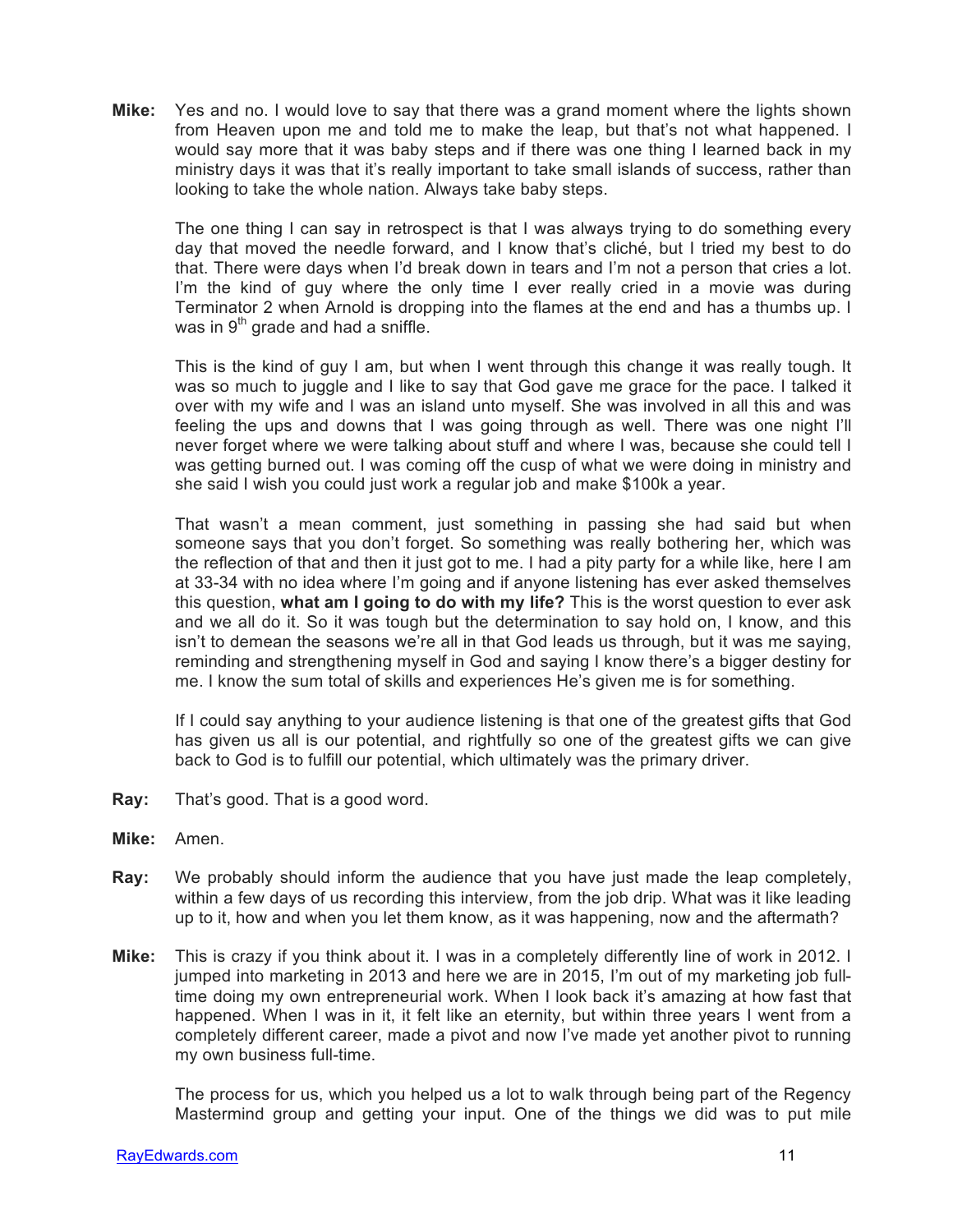markers in place, which was important. For my wife, strangely enough, security is spelled SAVINGS.

- **Ray:** I see.
- **Mike:** I don't know what language this is, but she was like, how much money do we have saved? What are you talking about in making this leap? This whole journey is so back and forth, it's very vague and what we decided to do was put some concreteness to the vagueness. She told me, as soon as you can equal or exceed your day job income for three months in a row we can talk. She wasn't like, okay you can quit. So I thought negotiations were closed at the time, so I had to get to work on it.

That was tough because I was doing this side hustle and lucky enough for me with what I was doing in my job with marketing, aligned a great deal with what I was doing in my personal brand. Then I did the litmus test to see how I was doing and the second thing I would say I had to tap into was resourcefulness, not just resources, and I'm sure you know very well, there is a difference.

There are people that can do more with less, out there and then there are people that do less with more. So when I looked at my income I had this great run right around the time we met at Platform. I had about two months in a row where I was killing it. In December it seemed to drop off a cliff and I was like, I would be borderline depressed if this was all I had going on right now. I felt I needed a diagnosis because something was definitely wrong. I was missing passive income sources that could buffer my bottom line, so I then spent the next quarter working on that end of things, getting things up and running and saying you know what, my day job isn't holding me back it's a safety net. It's allowing me to say not to certain things so I can say yes to the right things. At that time, for me, it was building passive income.

- **Ray:** Yes. That's a powerful insight. If I was listening to this and was in a similar place, I'd go back and listen carefully to what Mike just said because it can save you much heartache. So now that you've jumped and said goodbye to your employer, tell us how that conversation went.
- **Mike:** I've never shared this openly, but the best analogy I can give is that I treated it as if I was a single guy getting ready to get married. I think in today's workplace, even in the church because I went through a staff transition when I left my church position. I realized there were too many divorces happening, figuratively, and not enough marriages. I had worked with this company for a long time and we had great results. I walked up to my bosses one day as I was starting to feel this pulling at me when I started seeing the income in my side business. I treated it as if they were my parents and I was their kid.

I said listen, there's something in me I feel is a season in my life right now and I don't know what it is, but I feel like I'm supposed to be doing something different and I'm letting you know now instead of giving you the two week notice to bomb out of here and leave you in a lurch. They aren't Christians but if they were, essentially I said, would you pray with me about this. If it was a son going to his father saying dad, I really think it's time to settle down. I don't know who the girl is or when it will happen, but will you be praying with me? That was phase one.

Phase two was where I stated, I think I found the girl. I don't know if she's the one but she might be, so would you pray with me? That's the approach I took to my bosses. I said I really feel like I want to go out and run my own consulting business. I think this is it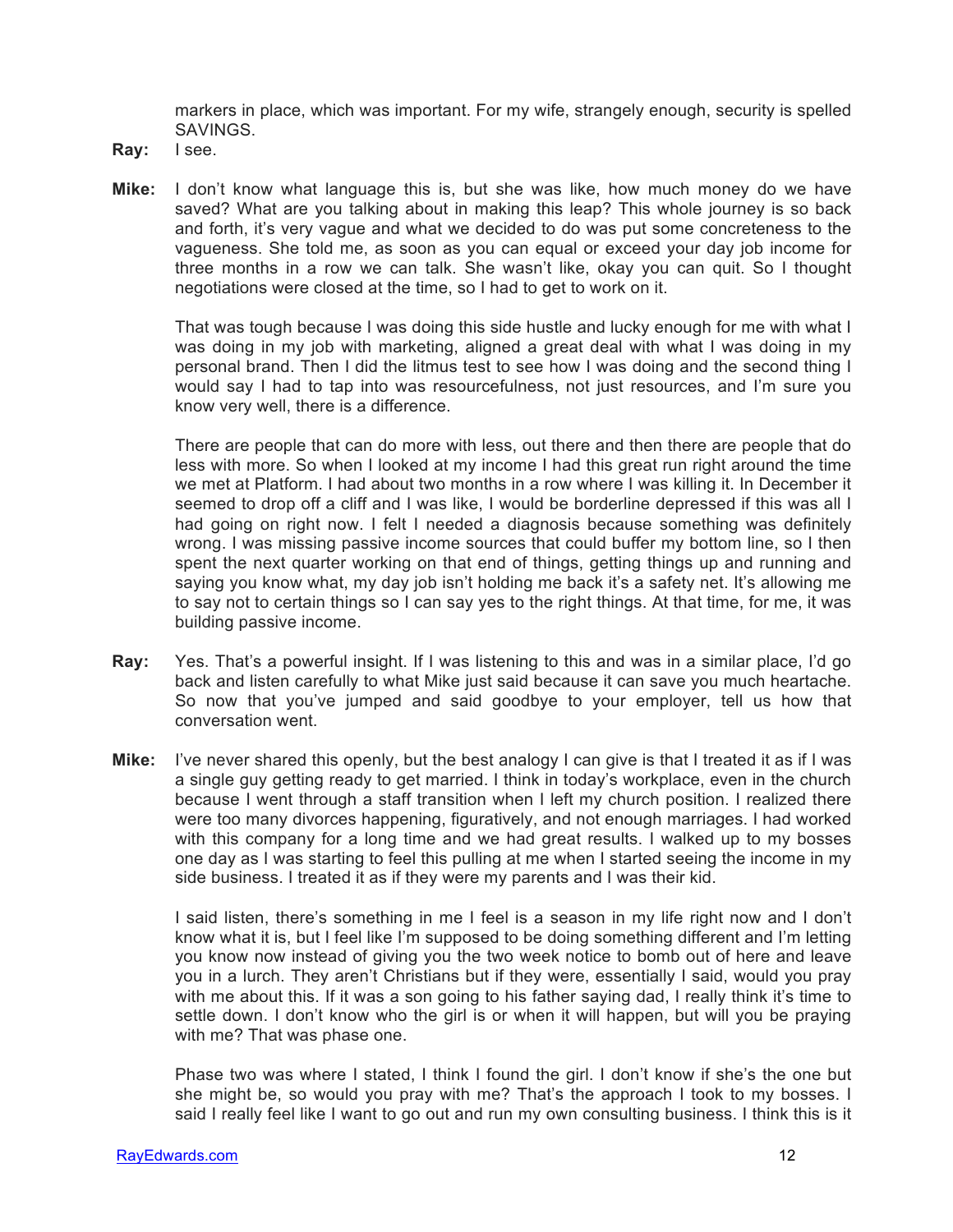I'm not sure, but I'm asking you to stand with me, I want to be open about it. They were like thank you so much for letting us know and they actually said this, we don't want to hold you back from what's making you really passionate about life. We want to see you succeed. We're in your corner, go for it.

Phase three was, this is it I've found the girl. Come to the wedding and it's not a divorce it's an extension, an outgrowth and because I handled it in that manner, just last night I went to dinner with my old bosses and they said okay how do we put you on retainer as a consultant?

- **Ray:** There you go. That's the way it should work.
- **Mike:** So really it was the marriage analogy with the three phases. I don't know if the time is right now, but would you stick with me, I'm letting you know. Secondly, I think I found the girl and third phase, I've found the girl, let's have the wedding and the party and off we go.
- **Ray:** That is definitely the way to do it. Looking back over the past few years, what was the hardest thing you had to do?
- **Mike:** I think the hardest thing I had to do, and this is before I tapped into the power of being in a mastermind group, because I spent the first two and a half years on my own, that was by far the hardest thing. As much as I loved my friends, my wife and colleagues, they had no idea what I was up to. They were like what, you're going to be a blogger. What is that?
- **Ray:** You were an alien to them.
- **Mike:** Yes. Then you follow some of these bloggers online and you try your best to interact with them on Twitter or Facebook and it's not the same. In walking through the first two and a half years in isolation and not being in a mastermind group, that was the hardest. So I joined one that was free, which was okay for a while but I saw the traction when I joined the Regency Group and it was a big dream even to the point where we started last year, where I thought, could this be the year that I make the leap. I wasn't sure if it was possible, yet here we are eight months later and it's happened.
- **Ray:** I remember when we had that conversation and I thought and felt confident that you could do this. I asked myself if you would do it and it makes me happy to see that you've arrived here.

Let's described quickly for folks what you do.

**Mike:** I think my super power is that I'm a strategist. I feel that working with my company the way I did as their chief marketing officer and always being around projections, trajectories… what is this decision we make today, going to result in, in a year or three years from now? Sometimes you hear the Japanese in their businesses say they have a 100 year business plan and that's crazy, but it makes total sense to me. I feel that's my super power, so what I do is take that and funnel it through the vehicle of marketing, consulting and now I've found that my passion is working with forward focused people, leaders who have trouble seeing the amount of value that they carry through their skills and experiences to help leaders parlay, trade-in or exchange their past work into a profitable personal brand business.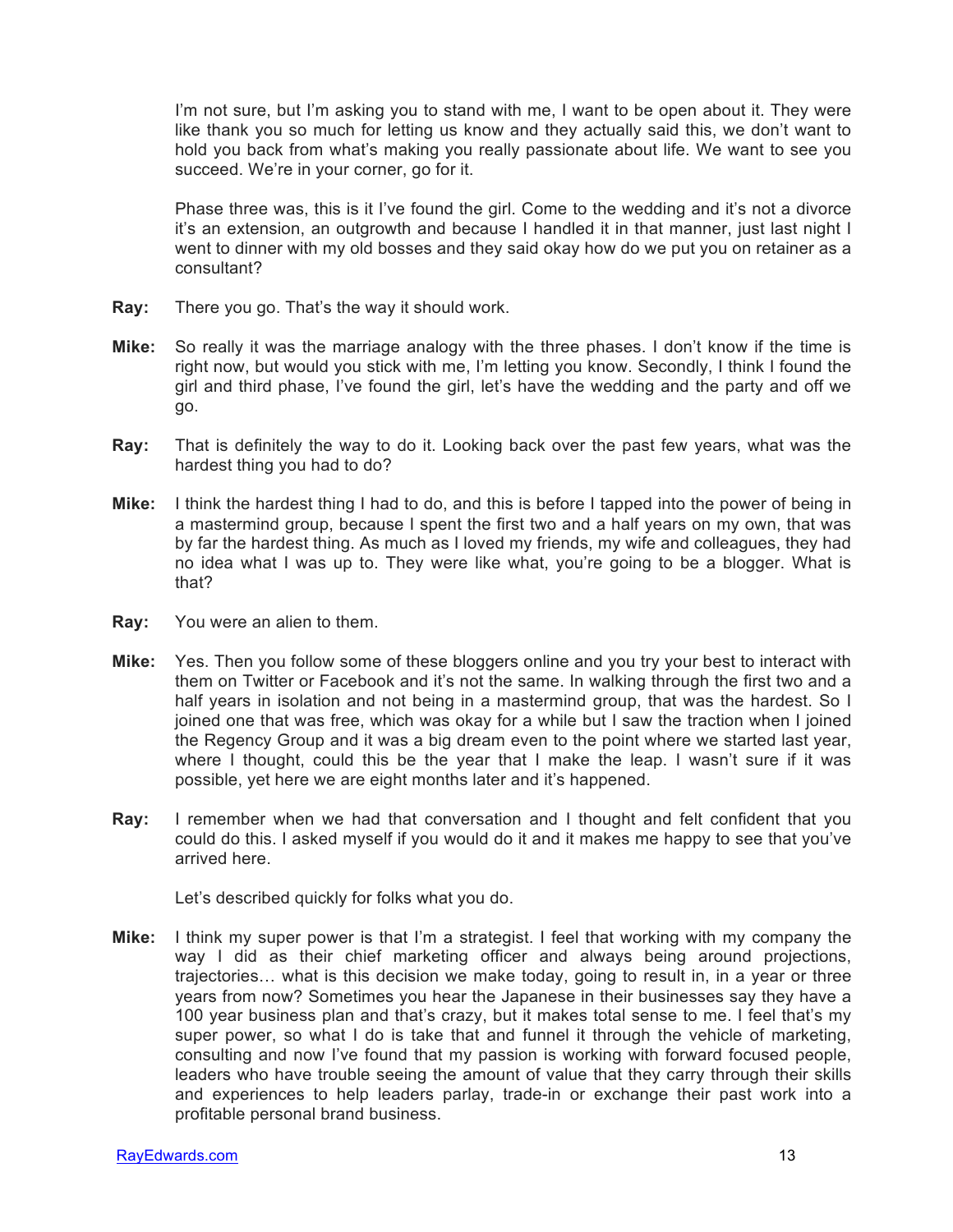That's what I do and I love it. I love working with people, who are building a brand because that's what I went through. I like small business, so I wouldn't be turned off to that but I worked in corporate and I know that movement is slow, because of the ship being so much bigger. When you're a personal brand you're like one of those speed boats where you can turn on a dime and that's what I really love doing, working straight with a decision-maker and helping them unpack the value they carry and marketing it in a way, with all the expertise I had from the C Suite into a steroid, a catalyst.

- **Ray:** And you're really good at it. I've seen you do this time and time again with different people. Sometimes people wonder, if the person you're working with is such a great leader or powerful change agent, why can't they see that themselves? It's because it's **impossible to read the label when you're inside the bottle.**
- **Mike:** That is awesome!
- **Ray: You need someone else to read the label to you so you know what you're for**, and I believe that's what you do for people.
- **Mike:** Consider that idea stolen.
- **Ray:** Okay. I probably borrowed it from someone else. I was talking to my son recently and said I borrowed this idea from Michael Hyatt and he said, if you borrowed it does that mean you're going to give it back later?
- **Mike:** We play for keeps.
- **Ray:** Where can people get in touch with you online and I want to mention, if you're looking for someone to help you with your branding, with getting a strategic vision for where you're headed and for how to think about, talk about and show people who you are and how you show up in the world, there's no one I would feel more confident in recommending you to than Mike.
- **Mike:** Thank you so much, first of all, that means the world to me. The best place to find me is at my blog at MikeKim.com. I can do copywriting, consulting but the big thing I'm excited about is that I'm taking the experiences I've gone through over the past three years and I'm launching something called The Pivot Course. When people are making a pivot in their careers, we often call it a transition and there is an element of truth to that, but I want to specifically work with people who are going through the same thing I did, where they found their identity rooted in something and suddenly that's uprooted for whatever reason.

Maybe they lose their job, they retire or just want something new and very much like a car going through a turn, that's the time where you have to slow down and think about what you're doing, being very intentional and that pivot point is the sweet spot where I work with people. I ran a coaching program a few months back where I worked with a handful of people going through this in life and we had tremendous results. So now I'm going to open it up to a wider audience.

If it sounds like something you've gone through or are currently going through, it's different from a course or a book that you read. When people are going through certain transitions, the remedy is they need others around them that can hold them accountable